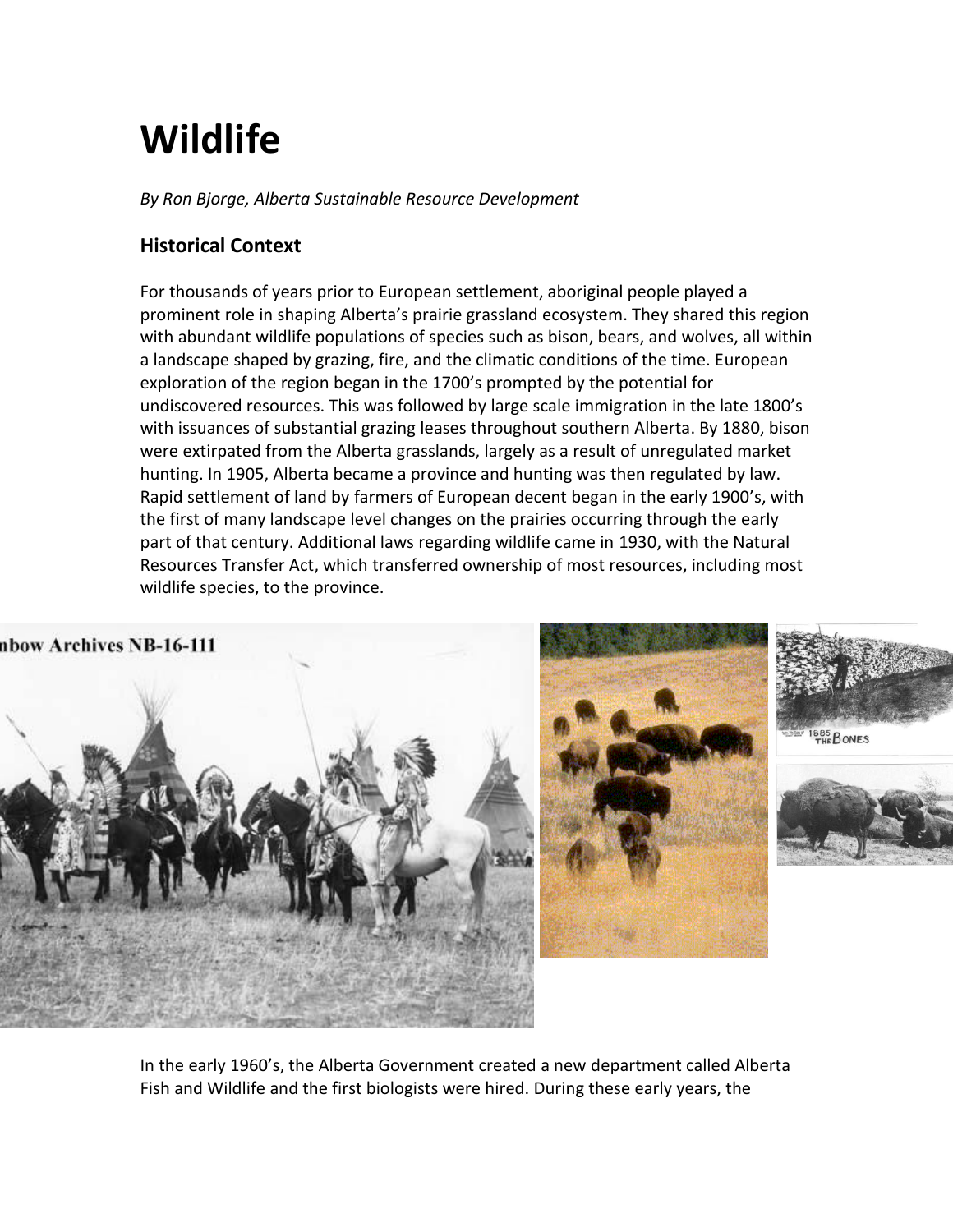emphasis was on enforcement of wildlife regulations; however, as time went on, land use issues in the 70's and 80's prompted an increased emphasis on habitat protection and management of land use. By the 1990's, a shift towards management of species at risk and biodiversity was evident. This has been followed by an increased emphasis on management and planning at the landscape level and a serious attempt to wrestle with cumulative effects on wildlife.

### **Current Status**

In Alberta, the status of most species is healthy, although there exists a growing number of species at risk, many of which are located in the prairie grasslands. Habitat loss and fragmentation are clearly seen as two of the most important issues of our time. Other current wildlife issues include loss of natural processes (e.g., fire and decreased occurrence of flooding due to dams), the introduction of wildlife diseases, impacts of exotic species, increasing wildlife-human interactions, and



high public expectations for conservation. At the same time, there are numerous human pressures such as the expansion of industrial development (e.g., oil and gas extraction, timber harvesting) combined with increased agricultural expansion and intensification. As the human population grows, urban areas continue to sprawl and water demands continue to increase.

Cumulative effects on wildlife also need to be considered, where factors such as climate change, predation, hunting, poaching, and disease, in combination with land use change, produce cumulative effects on landscapes, many of which negatively impact our indigenous wildlife species.

#### **Issues and Future Challenges**

If the past is any indication of the future, continued pressure on wildlife from all land use sectors will continue. This will



result in more species requiring management while at the same time there will be increasing societal expectations and support for a healthy environment. Species at risk and biodiversity conservation will continue to be major issues for the foreseeable future. Both may require the retention of substantial blocks of undisturbed habitat in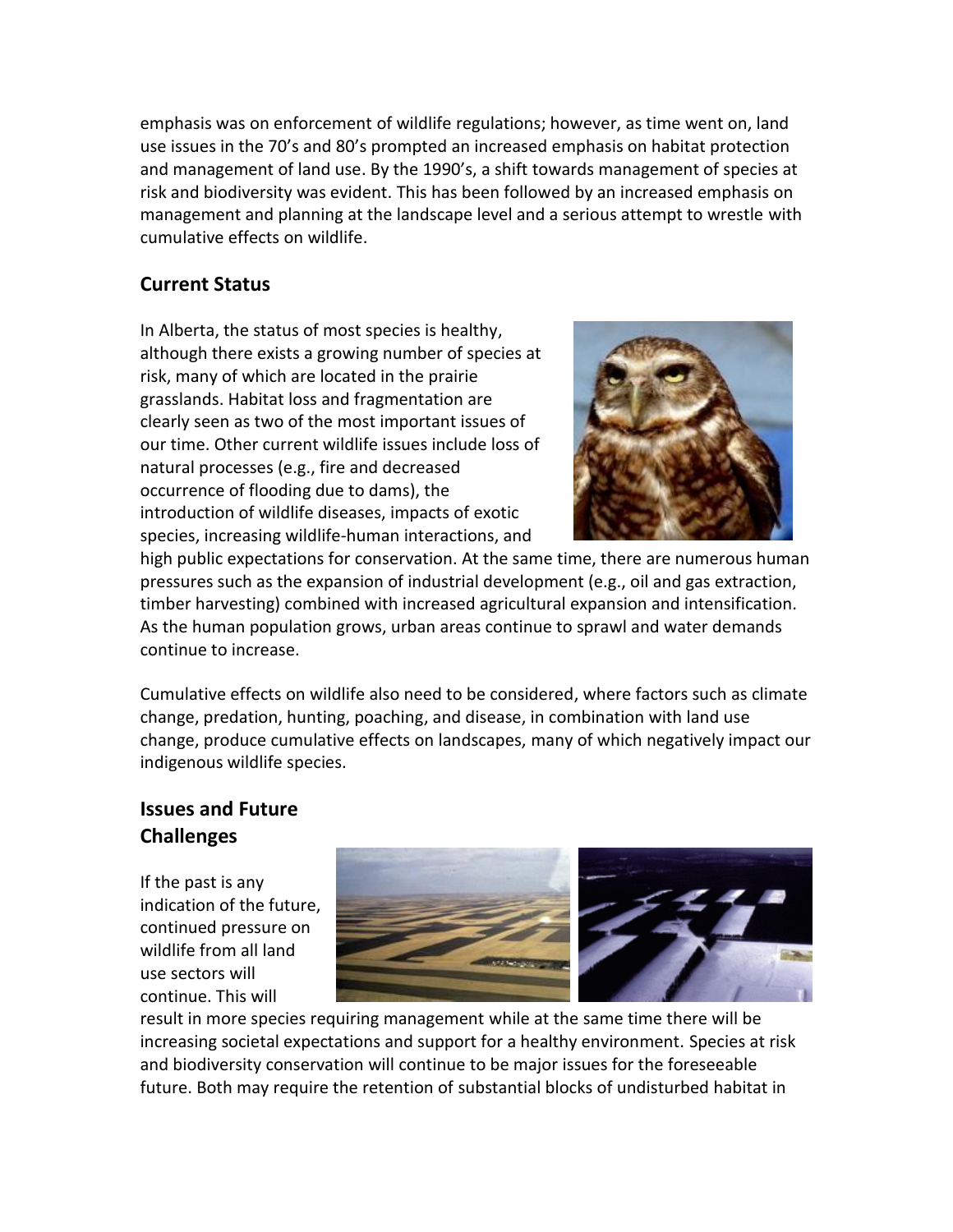addition to creative management interventions. Management of wildlife in urban and semi-urban settings will demand more attention as human populations grow and cover more habitat lands. A trend towards warmer winters in recent decades has resulted in greater reproductive success of ungulates. In the prairie areas, this means that wildlife managers and stakeholders, in the absence of major predators, have greater challenges in keeping wildlife population levels at acceptable limits.

To achieve these goals, partnerships between government agencies and nongovernment agencies will become more and more prevalent as groups strive to increase efficiencies with limited resources. We are already seeing such partnerships, as organizations like the Nature Conservancy of Canada and North American Waterfowl Management Plan Partnership now use information gathered by government and nongovernment conservation agencies to prioritize lands targeted for conservation. Likewise, organizations like Ducks Unlimited Canada have expanded their mandate to include biodiversity conservation in their annual program delivery. Many of these expanded programs have involved partnerships with academia, governments, and nongovernment conservation organizations. Also, large amounts of funding from federal species at risk programs, like the Habitat Stewardship Program, ultimately help to deliver programs designed and run by a number of partnered, non-government conservation organizations, like Operation Grassland Community and the Alberta Multisar (Multiple Species at Risk) program.

The future of wildlife conservation will depend on how successful we are at integrating the needs of wildlife with other activities on the landscape. A particularly encouraging example of this exists with the Multisar program in the grassland region of Alberta. The Alberta Fish and Wildlife Division and the Publlc Lands Division, in partnership with the Alberta Conservation Association are seeking to deliver species at risk conservation programs for a suite of endangered and threatened species over a number of managed private and public lands. By making these groups of species at risk an asset instead of a liability for private landowners, the best practices encouraged by Multisar will continue to support a sustainable agro-economy and the long-term viability of wildlife populations in southern Alberta.

#### **References and Links**

[Alberta Species at Risk Website](http://www3.gov.ab.ca/srd/fw/riskspecies/)

[Alberta Sustainable Resource Development, Fish & Wildlife Website](http://www3.gov.ab.ca/srd/fw/index.html)

[Canadian Wildlife Service Website](http://www.cws-scf.ec.gc.ca/index_e.cfm)

[The Nature Conservancy](http://nature.org/?source=overture_nature_conservancy)

[North American Waterfowl Management Plan Website](http://www.nawmp.ca/eng/index_e.html)